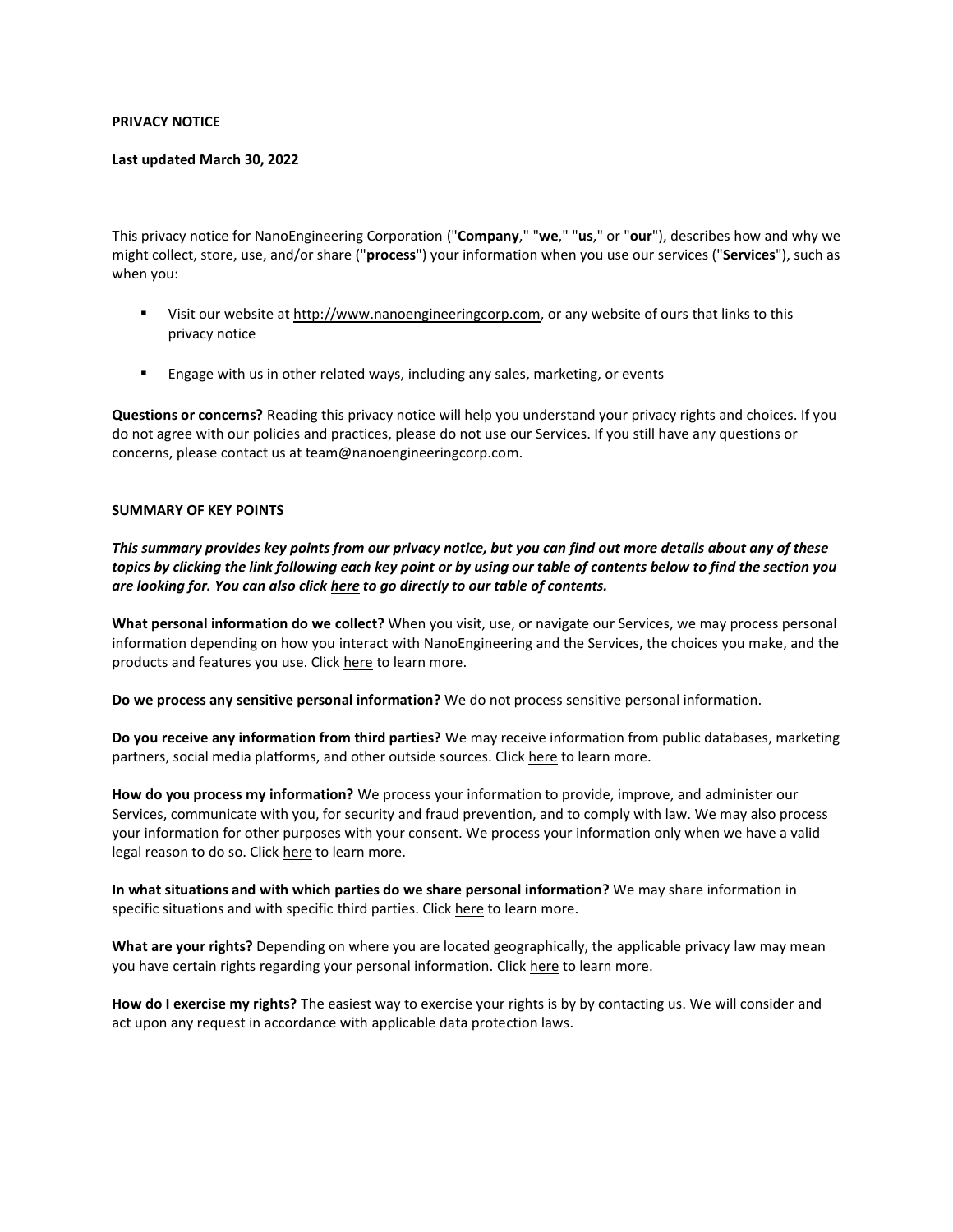## <span id="page-1-0"></span>**TABLE OF CONTENTS**

[1. WHAT INFORMATION DO WE COLLECT?](#page-1-1) [2. HOW DO WE PROCESS YOUR INFORMATION?](#page-1-2) [3. WHEN AND WITH WHOM DO WE SHARE YOUR PERSONAL INFORMATION?](#page-2-0) [4. DO WE USE COOKIES AND OTHER TRACKING TECHNOLOGIES?](#page-2-1) [5. HOW DO WE HANDLE YOUR SOCIAL LOGINS?](#page-2-2) [6. IS YOUR INFORMATION TRANSFERRED INTERNATIONALLY?](#page-2-3) [7. HOW LONG DO WE KEEP YOUR INFORMATION?](#page-3-1) [8. DO WE COLLECT INFORMATION FROM MINORS?](#page-3-2) [9. WHAT ARE YOUR PRIVACY RIGHTS?](#page-3-0) [10. CONTROLS FOR DO-NOT-TRACK FEATURES](#page-4-0) [11. DO CALIFORNIA RESIDENTS HAVE SPECIFIC PRIVACY RIGHTS?](#page-4-1) [12. DO WE MAKE UPDATES TO THIS NOTICE?](#page-4-2) [13. HOW CAN YOU CONTACT US](#page-5-0) ABOUT THIS NOTICE? [14. HOW CAN YOU REVIEW, UPDATE, OR DELETE THE DATA WE COLLECT FROM YOU?](#page-5-1)

### <span id="page-1-1"></span>**1. WHAT INFORMATION DO WE COLLECT?**

#### **Personal information you disclose to us**

*In Short: We collect personal information that you provide to us.*

We collect personal information that you voluntarily provide to us when you register on the Services, express an interest in obtaining information about us or our products and Services, when you participate in activities on the Services, or otherwise when you contact us.

**Sensitive Information.** We do not process sensitive information.

All personal information that you provide to us must be true, complete, and accurate, and you must notify us of any changes to such personal information.

### **Information automatically collected**

*In Short: Some information — such as your Internet Protocol (IP) address and/or browser and device characteristics — is collected automatically when you visit our Services.*

We automatically collect certain information when you visit, use, or navigate the Services. This information does not reveal your specific identity (like your name or contact information) but may include device and usage information, such as your IP address, browser and device characteristics, operating system, language preferences, referring URLs, device name, country, location, information about how and when you use our Services, and other technical information. This information is primarily needed to maintain the security and operation of our Services, and for our internal analytics and reporting purposes.

Like many businesses, we also collect information through cookies and similar technologies.

### <span id="page-1-2"></span>**2. HOW DO WE PROCESS YOUR INFORMATION?**

*In Short: We process your information to provide, improve, and administer our Services, communicate with you, for security and fraud prevention, and to comply with law. We may also process your information for other purposes with your consent.*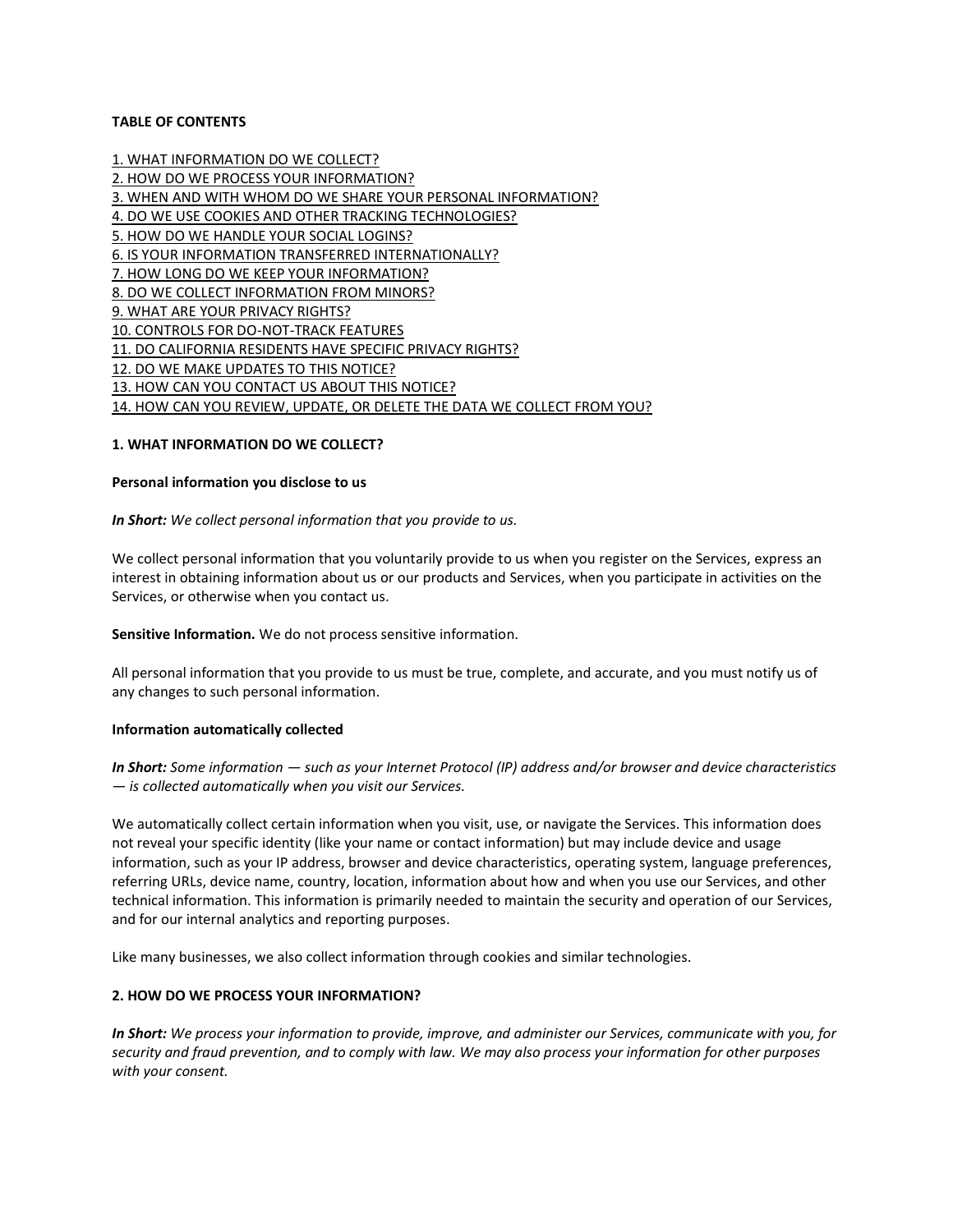**We process your personal information for a variety of reasons, depending on how you interact with our Services, including:**

### <span id="page-2-0"></span>**3. WHEN AND WITH WHOM DO WE SHARE YOUR PERSONAL INFORMATION?**

*In Short: We may share information in specific situations described in this section and/or with the following third parties.*

We may need to share your personal information in the following situations:

- **EXECT:** Business Transfers. We may share or transfer your information in connection with, or during negotiations of, any merger, sale of company assets, financing, or acquisition of all or a portion of our business to another company.
- **EXECT Affiliates.** We may share your information with our affiliates, in which case we will require those affiliates to honor this privacy notice. Affiliates include our parent company and any subsidiaries, joint venture partners, or other companies that we control or that are under common control with us.
- **EXED Business Partners.** We may share your information with our business partners to offer you certain products, services, or promotions.

## <span id="page-2-1"></span>**4. DO WE USE COOKIES AND OTHER TRACKING TECHNOLOGIES?**

*In Short: We may use cookies and other tracking technologies to collect and store your information.*

We may use cookies and similar tracking technologies (like web beacons and pixels) to access or store information. Specific information about how we use such technologies and how you can refuse certain cookies is set out in our Cookie Notice.

### <span id="page-2-2"></span>**5. HOW DO WE HANDLE YOUR SOCIAL LOGINS?**

*In Short: If you choose to register or log in to our services using a social media account, we may have access to certain information about you.*

Our Services may offer you the ability to register and log in using your third-party social media account details (like your Facebook or Twitter logins). Where you choose to do this, we will receive certain profile information about you from your social media provider. The profile information we receive may vary depending on the social media provider concerned, but will often include your name, email address, friends list, and profile picture, as well as other information you choose to make public on such a social media platform.

We will use the information we receive only for the purposes that are described in this privacy notice or that are otherwise made clear to you on the relevant Services. Please note that we do not control, and are not responsible for, other uses of your personal information by your third-party social media provider. We recommend that you review their privacy notice to understand how they collect, use and share your personal information, and how you can set your privacy preferences on their sites and apps.

## <span id="page-2-3"></span>**6. IS YOUR INFORMATION TRANSFERRED INTERNATIONALLY?**

*In Short: We may transfer, store, and process your information in countries other than your own.*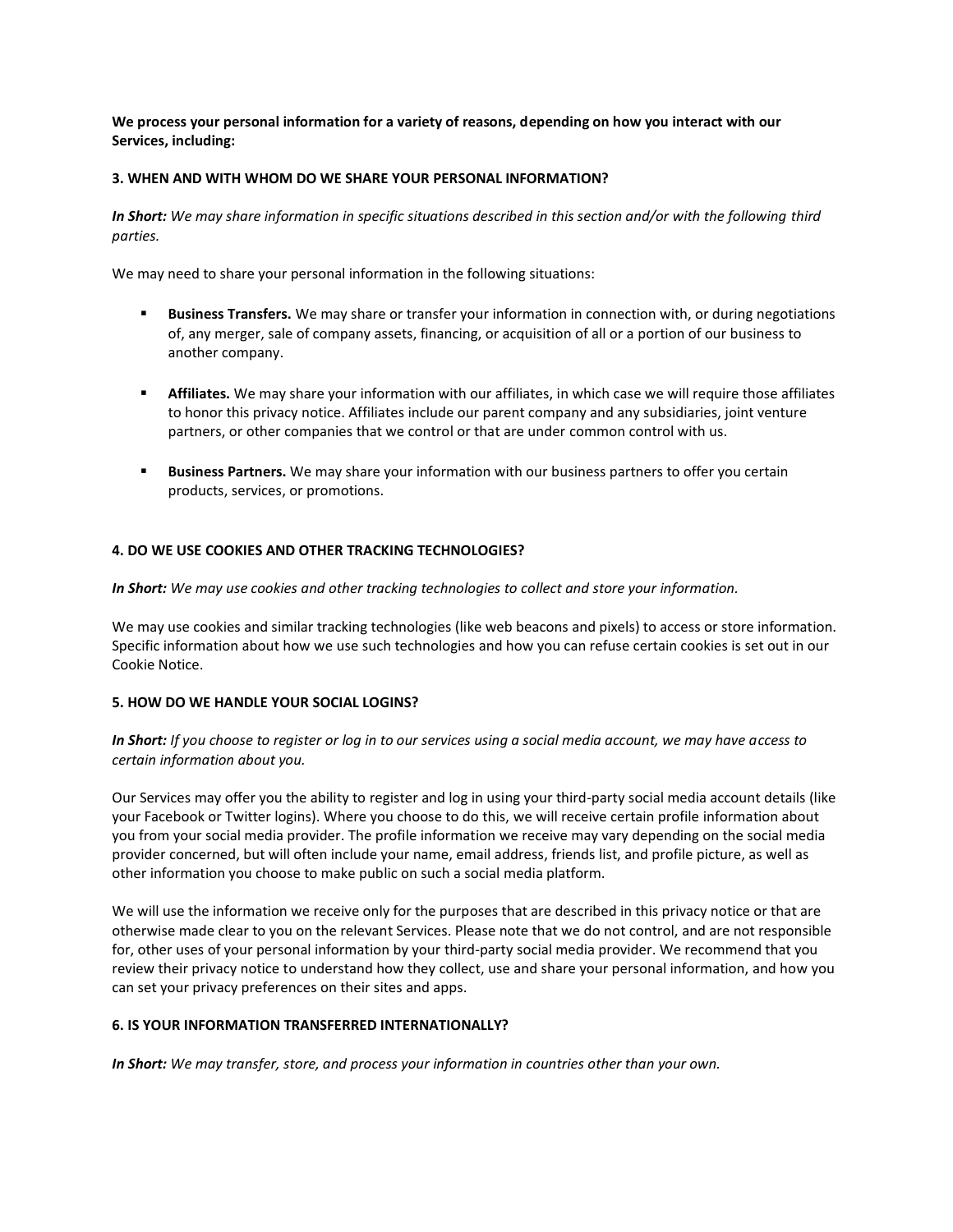Our servers are located in facilities maintained by Wix.com, our online web-site provider. If you are accessing our Services from outside, please be aware that your information may be transferred to, stored, and processed by us in our facilities and by those third parties with whom we may share your personal information (see ["WHEN AND](https://app.termly.io/builder/websites/f0696498-10f6-4944-a0d6-7b3799622bb7/documents/1788949/User%20Information/User%20Location#whoshare)  [WITH WHOM DO WE SHARE YOUR PERSONAL INFORMATION?"](https://app.termly.io/builder/websites/f0696498-10f6-4944-a0d6-7b3799622bb7/documents/1788949/User%20Information/User%20Location#whoshare) above), in and other countries.

If you are a resident in the European Economic Area (EEA) or United Kingdom (UK), then these countries may not necessarily have data protection laws or other similar laws as comprehensive as those in your country. However, we will take all necessary measures to protect your personal information in accordance with this privacy notice and applicable law.

# <span id="page-3-1"></span>**7. HOW LONG DO WE KEEP YOUR INFORMATION?**

*In Short: We keep your information for as long as necessary to fulfill the purposes outlined in this privacy notice unless otherwise required by law.*

We will only keep your personal information for as long as it is necessary for the purposes set out in this privacy notice, unless a longer retention period is required or permitted by law (such as tax, accounting, or other legal requirements). No purpose in this notice will require us keeping your personal information for longer than one year.

When we have no ongoing legitimate business need to process your personal information, we will either delete or anonymize such information, or, if this is not possible (for example, because your personal information has been stored in backup archives), then we will securely store your personal information and isolate it from any further processing until deletion is possible.

## <span id="page-3-2"></span>**8. DO WE COLLECT INFORMATION FROM MINORS?**

## *In Short: We do not knowingly collect data from or market to children under 18 years of age.*

We do not knowingly solicit data from or market to children under 18 years of age. By using the Services, you represent that you are at least 18 or that you are the parent or guardian of such a minor and consent to such minor dependent's use of the Services. If we learn that personal information from users less than 18 years of age has been collected, we will deactivate the account and take reasonable measures to promptly delete such data from our records. If you become aware of any data we may have collected from children under age 18, please contact us at support@nanoengineeringcorp.com.

## <span id="page-3-0"></span>**9. WHAT ARE YOUR PRIVACY RIGHTS?**

*In Short: You may review, change, or terminate your account at any time.*

If you are located in the EEA or UK and you believe we are unlawfully processing your personal information, you also have the right to complain to your local data protection supervisory authority. You can find their contact details here: [https://ec.europa.eu/justice/data-protection/bodies/authorities/index\\_en.htm.](https://ec.europa.eu/justice/data-protection/bodies/authorities/index_en.htm)

If you are located in Switzerland, the contact details for the data protection authorities are available here: [https://www.edoeb.admin.ch/edoeb/en/home.html.](https://www.edoeb.admin.ch/edoeb/en/home.html)

**Withdrawing your consent:** If we are relying on your consent to process your personal information, which may be express and/or implied consent depending on the applicable law, you have the right to withdraw your consent at any time. You can withdraw your consent at any time by contacting us by using the contact details provided in the section ["HOW CAN YOU CONTACT US ABOUT THIS NOTICE?"](#page-5-0) below.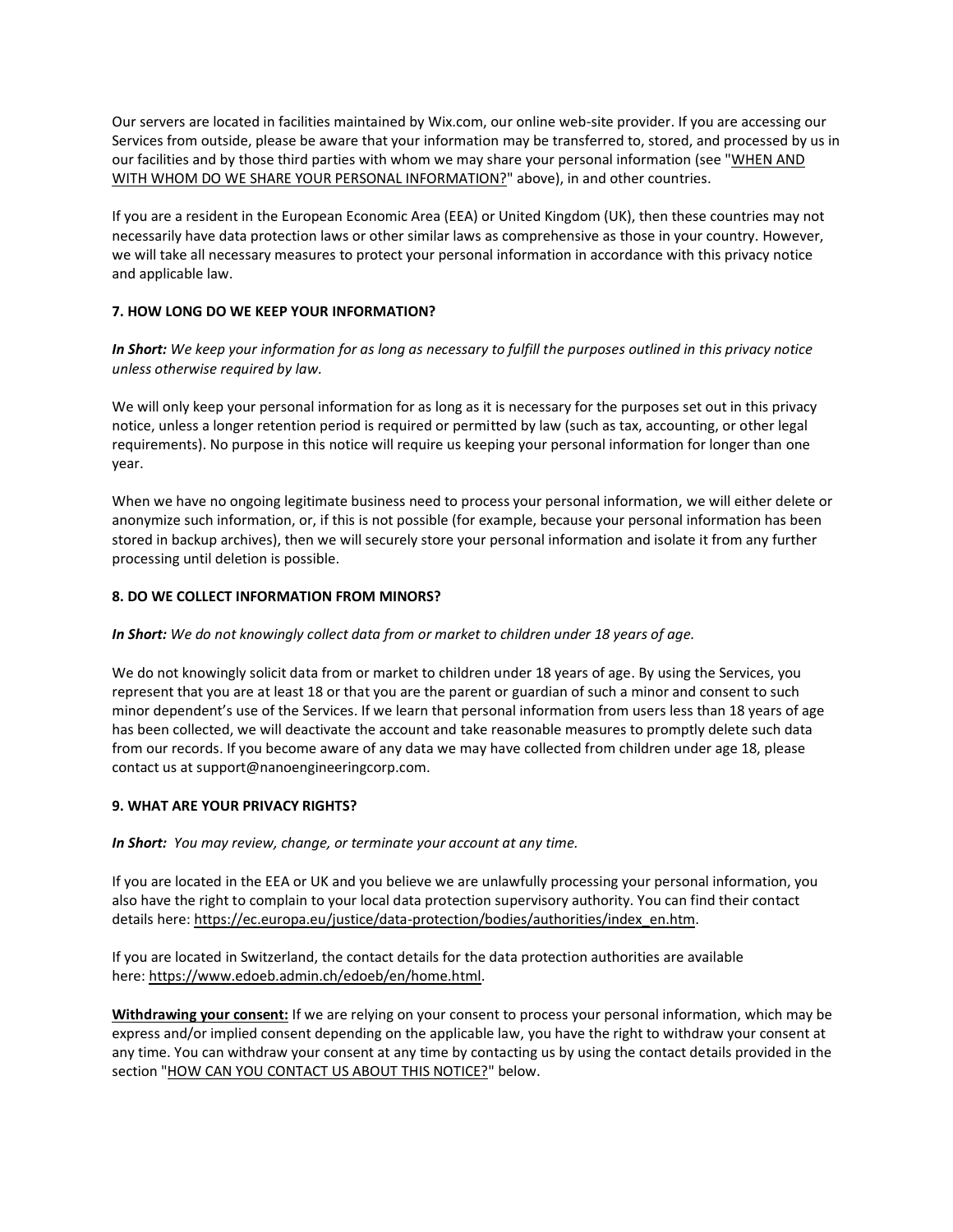However, please note that this will not affect the lawfulness of the processing before its withdrawal, nor when applicable law allows, will it affect the processing of your personal information conducted in reliance on lawful processing grounds other than consent.

### **Account Information**

If you would at any time like to review or change the information in your account or terminate your account, you can email us at [support@nanoengineeringcorp.com](mailto:support@nanoengineeringcorp.com) to unsubscribe.

Upon your request to terminate your account, we will deactivate or delete your account and information from our active databases. However, we may retain some information in our files to prevent fraud, troubleshoot problems, assist with any investigations, enforce our legal terms and/or comply with applicable legal requirements.

## <span id="page-4-0"></span>**10. CONTROLS FOR DO-NOT-TRACK FEATURES**

Most web browsers and some mobile operating systems and mobile applications include a Do-Not-Track ("DNT") feature or setting you can activate to signal your privacy preference not to have data about your online browsing activities monitored and collected. At this stage no uniform technology standard for recognizing and implementing DNT signals has been finalized. As such, we do not currently respond to DNT browser signals or any other mechanism that automatically communicates your choice not to be tracked online. If a standard for online tracking is adopted that we must follow in the future, we will inform you about that practice in a revised version of this privacy notice.

## <span id="page-4-1"></span>**11. DO CALIFORNIA RESIDENTS HAVE SPECIFIC PRIVACY RIGHTS?**

## *In Short: Yes, if you are a resident of California, you are granted specific rights regarding access to your personal information.*

California Civil Code Section 1798.83, also known as the "Shine The Light" law, permits our users who are California residents to request and obtain from us, once a year and free of charge, information about categories of personal information (if any) we disclosed to third parties for direct marketing purposes and the names and addresses of all third parties with which we shared personal information in the immediately preceding calendar year. If you are a California resident and would like to make such a request, please submit your request in writing to us using the contact information provided below.

If you are under 18 years of age, reside in California, and have a registered account with Services, you have the right to request removal of unwanted data that you publicly post on the Services. To request removal of such data, please contact us using the contact information provided below and include the email address associated with your account and a statement that you reside in California. We will make sure the data is not publicly displayed on the Services, but please be aware that the data may not be completely or comprehensively removed from all our systems (e.g., backups, etc.).

### <span id="page-4-2"></span>**12. DO WE MAKE UPDATES TO THIS NOTICE?**

### *In Short: Yes, we will update this notice as necessary to stay compliant with relevant laws.*

We may update this privacy notice from time to time. The updated version will be indicated by an updated "Revised" date and the updated version will be effective as soon as it is accessible. If we make material changes to this privacy notice, we may notify you either by prominently posting a notice of such changes or by directly sending you a notification. We encourage you to review this privacy notice frequently to be informed of how we are protecting your information.